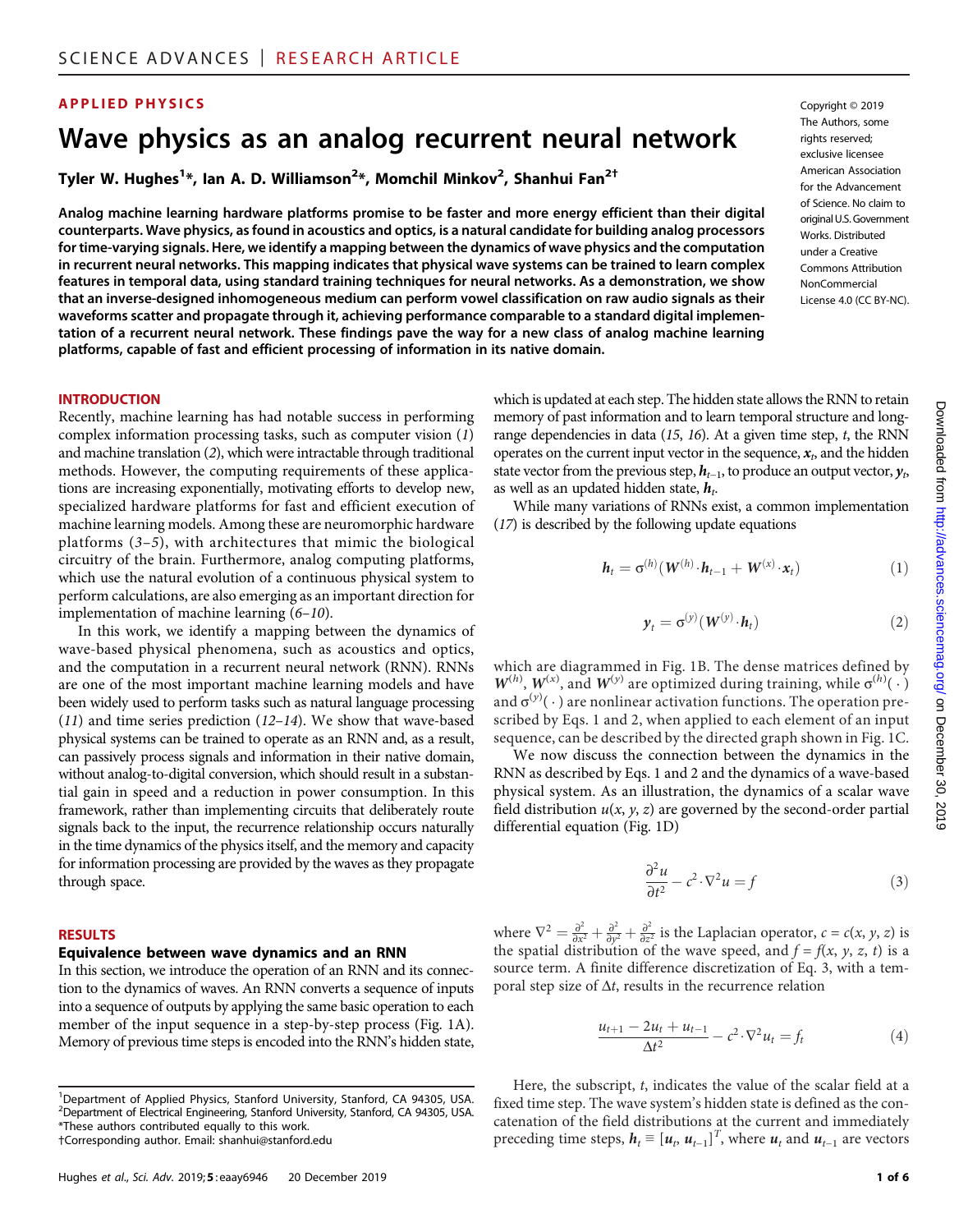

Fig. 1. Conceptual comparison of a standard RNN and a wave-based physcal system. (A) Diagram of an RNN cell operating on a discrete input sequence and producing a discrete output sequence. (B) Internal components of the RNN cell, consisting of trainable dense matrices  $\bm{W}^{(h)}$ ,  $\bm{W}^{(\chi)}$ , and  $\bm{W}^{(y)}$ . Activation functions for the hidden state and output are represented by  $\sigma^{(h)}$  and  $\sigma^{(y)}$ , respectively. (C) Diagram of the directed graph of the RNN cell. (D) Diagram of a recurrent representation of a recurrent representation of a recurrence of continuous physical system operating on a continuous input sequence and producing a continuous output sequence. (E) Internal components of the recurrence relation for the wave equation when discretized using finite differences. (F) Diagram of the directed graph of discrete time steps of the continuous physical system and illustration of how a wave disturbance propagates within the domain.

given by the flattened fields,  $u_t$  and  $u_{t-1}$ , represented on a discretized grid over the spatial domain. Then, the update of the wave equation may be written as

$$
\boldsymbol{h}_t = \boldsymbol{A}(\boldsymbol{h}_{t-1}) \cdot \boldsymbol{h}_{t-1} + \boldsymbol{P}^{(i)} \cdot \boldsymbol{x}_t \tag{5}
$$

$$
\boldsymbol{y}_t = (\boldsymbol{P}^{(\text{o})} \cdot \boldsymbol{h}_t)^2 \tag{6}
$$

where the sparse matrix, A, describes the update of the wave fields  $u_t$ and  $u_{t-1}$  without a source (Fig. 1E). The derivation of Eqs. 5 and 6 is given in section S1.

For sufficiently large field strengths, the dependence of A on  $h_{t-1}$  can be achieved through an intensity-dependent wave speed of the form  $c = c_{\text{lin}} + u_t^2 \cdot c_{\text{nl}}$ , where  $c_{\text{nl}}$  is exhibited in regions of material with a nonlinear response. In practice, this form of nonlinearity is encountered in a wide variety of wave physics, including shallow water waves (18), nonlinear optical materials via the Kerr effect (19), and acoustically in bubbly fluids and soft materials (20). Additional discussion and analysis of the nonlinear material responses are provided in section S2. Similar to the  $\sigma^{(y)}(\cdot)$  activation function in the standard RNN, a nonlinear relationship between the hidden state,  $h_t$ , and the output,  $y_t$ , of the wave equation is typical in wave physics when the output corresponds to a wave intensity measurement, as we assume here for Eq. 6.

Similar to the standard RNN, the connections between the hidden state and the input and output of the wave equation are also defined by linear operators, given by  $P^{(i)}$  and  $P^{(o)}$ . These matrices define the injection and measuring points within the spatial domain. Unlike the standard RNN, where the input and output matrices are dense, the input and output matrices of the wave equation are sparse because they are nonzero only at the location of injection and measurement points. Moreover, these matrices are unchanged by the training process. Additional information on the construction of these matrices is given in section S3.

The trainable free parameter of the wave equation is the distribution of the wave speed,  $c(x, y, z)$ . In practical terms, this corresponds to the physical configuration and layout of materials within the domain. Thus, when modeled numerically in discrete time (Fig. 1E), the wave equation defines an operation that maps into that of an RNN (Fig. 1B). Similar to the RNN, the full time dynamics of the wave equation may be represented as a directed graph, but in contrast, the nearest-neighbor coupling enforced by the Laplacian operator leads to information propagating through the hidden state with a finite velocity (Fig. 1F).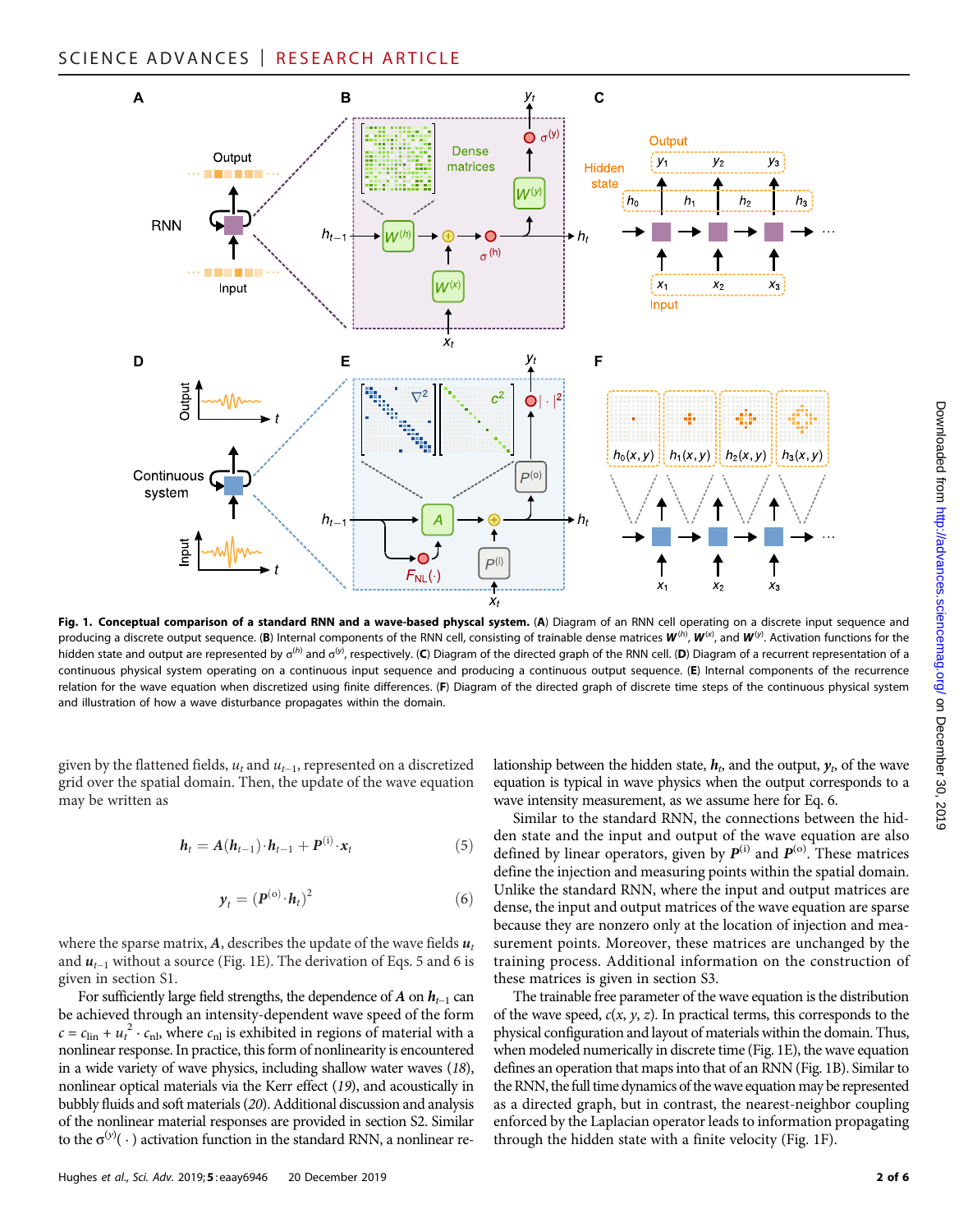#### Training a physical system to classify vowels

We now demonstrate how the dynamics of the wave equation can be trained to classify vowels through the construction of an inhomogeneous material distribution. For this task, we use a dataset consisting of 930 raw audio recordings of 10 vowel classes from 45 different male speakers and 48 different female speakers (21). For our learning task, we select a subset of 279 recordings corresponding to three vowel classes, represented by the vowel sounds ae, ei, and iy, as contained in the words had, hayed, and heed, respectively (Fig. 2A).

The physical layout of the vowel recognition system consists of a two-dimensional domain in the x-y plane, infinitely extended along the z direction (Fig. 2B). The audio waveform of each vowel, represented by  $x^{(i)}$ , is injected by a source at a single grid cell on the left side of the domain, emitting waveforms that propagate through a central region with a trainable distribution of the wave speed, indicated by the light green region in Fig. 2B. Three probe points are defined on the righthand side of this region, each assigned to one of the three vowel classes. To determine the system's output,  $y^{(i)}$ , we measured the time-integrated power at each probe (Fig. 2C). After the simulation evolves for the full duration of the vowel recording, this integral gives a non-negative vector of length 3, which is then normalized by its sum and interpreted as the system's predicted probability distribution over the vowel classes. An absorbing boundary region, represented by the dark gray region in Fig. 2B, is included in the simulation to prevent energy from building up inside the computational domain. The derivation of the discretized wave equation with a damping term is given in section S1.

For the purposes of our numerical demonstration, we consider binarized systems consisting of two materials: a background material with a normalized wave speed  $c_0 = 1.0$  and a second material with  $c_1 = 0.5$ . We assume that the second material has a nonlinear parameter,  $c_{nl}$  = − 30, while the background material has a linear response. In practice, the wave speeds would be modified to correspond to different materials being used. For example, in an acoustic setting, the material distribution could consist of air, where the sound speed is 331 m/s, and porous silicone rubber, where the sound speed is 150 m/s (22). The initial distribution of the wave speed consists of a uniform region of material with a speed that is midway between those of the two materials (Fig. 2D). This choice of starting structure allows for the optimizer to shift the density of each pixel toward either one of the two materials to produce a binarized structure consisting of only those two materials. To train the system, we perform back-propagation through the model of the wave equation to compute the gradient of the cross-entropy loss function of the measured outputs with respect to the density of material in each pixel of the trainable region. This approach is mathematically equivalent to the adjoint method (23), which is widely used for inverse design (24-25). Then, we use this gradient information to update the material density using the Adam optimization algorithm (26), repeating until convergence on a final structure (Fig. 2D).

The confusion matrices over the training and testing sets for the starting structure are shown in Fig. 3 (A and B), averaged over five cross-validated training runs. Here, the confusion matrix defines the percentage of correctly predicted vowels along its diagonal entries and the percentage of incorrectly predicted vowels for each class in its off-diagonal entries. The starting structure cannot perform the recognition task. Figure 3 (C and D) shows the final confusion matrices after



Fig. 2. Schematic of the vowel recognition setup and the training procedure. (A) Raw audio waveforms of spoken vowel samples from three classes. (B) Layout of the vowel recognition system. Vowel samples are independently injected at the source, located at the left of the domain, and propagate through the center region, indicated in green, where a material distribution is optimized during training. The dark gray region represents an absorbing boundary layer. (C) For classification, the time-integrated power at each probe is measured and normalized to be interpreted as a probability distribution over the vowel classes. (D) Using automatic differentiation, the gradient of the loss function with respect to the density of material in the green region is computed. The material density is updated iteratively, using gradient-based stochastic optimization techniques until convergence.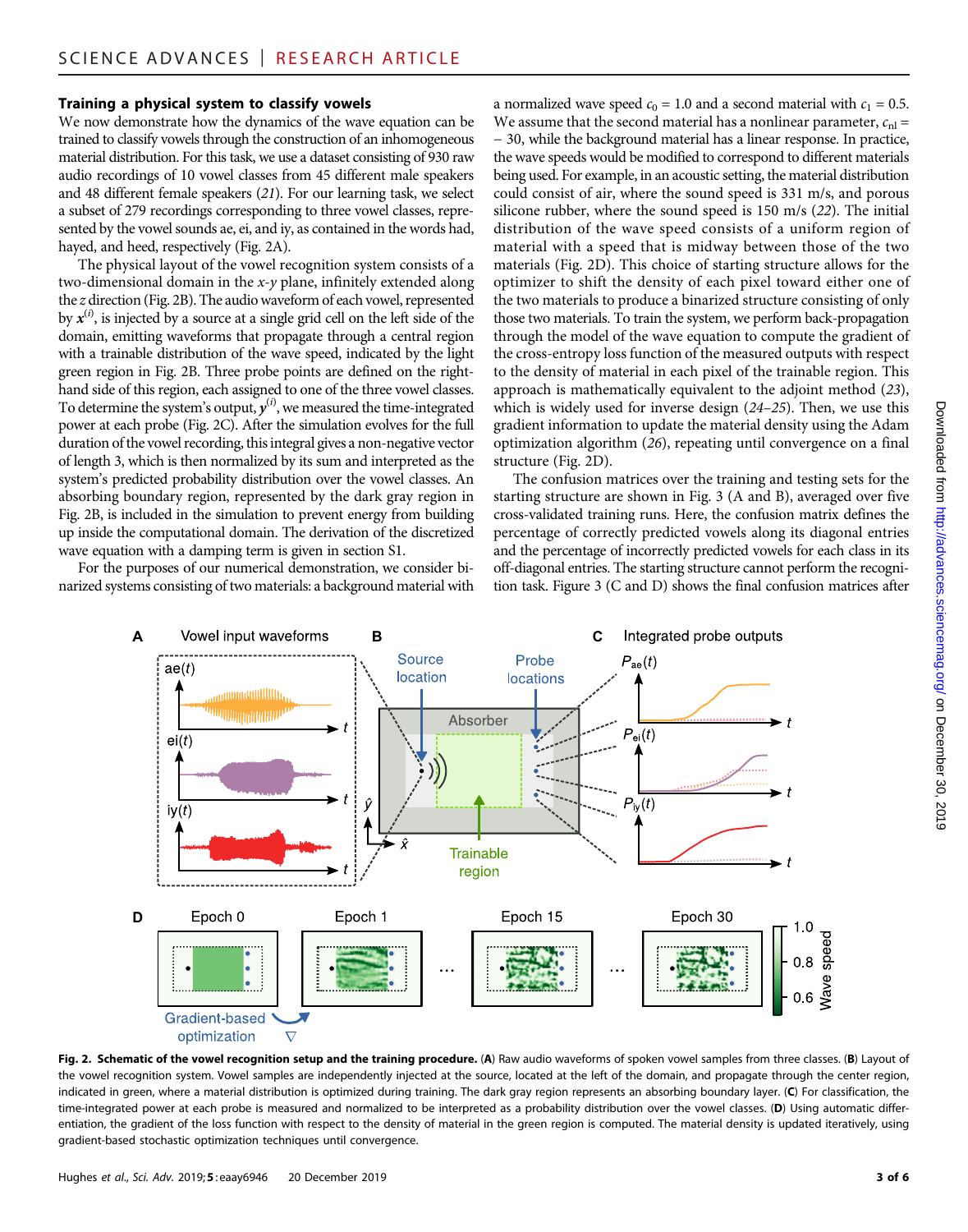## SCIENCE ADVANCES | RESEARCH ARTICLE

![](_page_3_Figure_1.jpeg)

Fig. 3. Vowel recognition training results. Confusion matrix over the training and testing datasets for the initial structure (A and B) and final structure (C and D), indicating the percentage of correctly (diagonal) and incorrectly (off-diagonal) predicted vowels. Cross-validated training results showing the mean (solid line) and SD (shaded region) of the (E) cross-entropy loss and (F) prediction accuracy over 30 training epochs and five folds of the dataset, which consists of a total of 279 total vowel samples of male and female speakers. (G to I) The time-integrated intensity distribution for a randomly selected input (G) ae vowel,  $(H)$  ei vowel, and (I) iy vowel.

optimization for the testing and training sets, averaged over five crossvalidated training runs. The trained confusion matrices are diagonally dominant, indicating that the structure can indeed perform vowel recognition. More information on the training procedure and numerical modeling is provided in Materials and Methods.

Figure 3 (E and F) shows the cross-entropy loss value and the prediction accuracy, respectively, as a function of the training epoch over the testing and training datasets, where the solid line indicates the mean and the shaded regions correspond to the SD over the cross-validated training runs. We observe that the first epoch results in the largest reduction of the loss function and the largest gain in prediction accuracy. From Fig. 3F, we see that the system obtains a mean accuracy of 92.6  $\pm$  1.1% over the training dataset and a mean accuracy of 86.3  $\pm$ 4.3% over the testing dataset. From Fig. 3 (C and D), we observe that the system attains near-perfect prediction performance on the ae vowel and is able to differentiate the iy vowel from the ei vowel but with less accuracy, especially in unseen samples from the testing dataset. Figure 3 (G to I) shows the distribution of the integrated field intensity,  $\sum_{t} u_t^2$ , when a representative sample from each vowel class is injected into the trained structure. We thus provide visual confirmation that the optimization procedure produces a structure that routes most of the signal energy to the correct probe. As a performance benchmark, a conventional RNN was trained on the same task, achieving comparable classification accuracy to that of the wave equation. However, a larger number of free parameters were required. In addition, we observed that a comparable classification accuracy was obtained

when training a linear wave equation. More details on the performance are provided in section S4.

#### **DISCUSSION**

The wave-based RNN presented here has a number of favorable qualities that make it a promising candidate for processing temporally encoded information. Unlike the standard RNN, the update of the wave equation from one time step to the next enforces a nearest-neighbor coupling between elements of the hidden state through the Laplacian operator, which is represented by the sparse matrix in Fig. 1E. This nearest-neighbor coupling is a direct consequence of the fact that the wave equation is a hyperbolic partial differential equation in which information propagates with a finite velocity. Thus, the size of the analog RNN's hidden state, and therefore its memory capacity, is directly determined by the size of the propagation medium. In addition, unlike the conventional RNN, the wave equation enforces an energy conservation constraint, preventing unbounded growth of the norm of the hidden state and the output signal. In contrast, the unconstrained dense matrices defining the update relationship of the standard RNN lead to vanishing and exploding gradients, which can pose a major challenge for training traditional RNNs (27).

We have shown that the dynamics of the wave equation are conceptually equivalent to those of an RNN. This conceptual connection opens up the opportunity for a new class of analog hardware platforms, in which evolving time dynamics play a major role in both the physics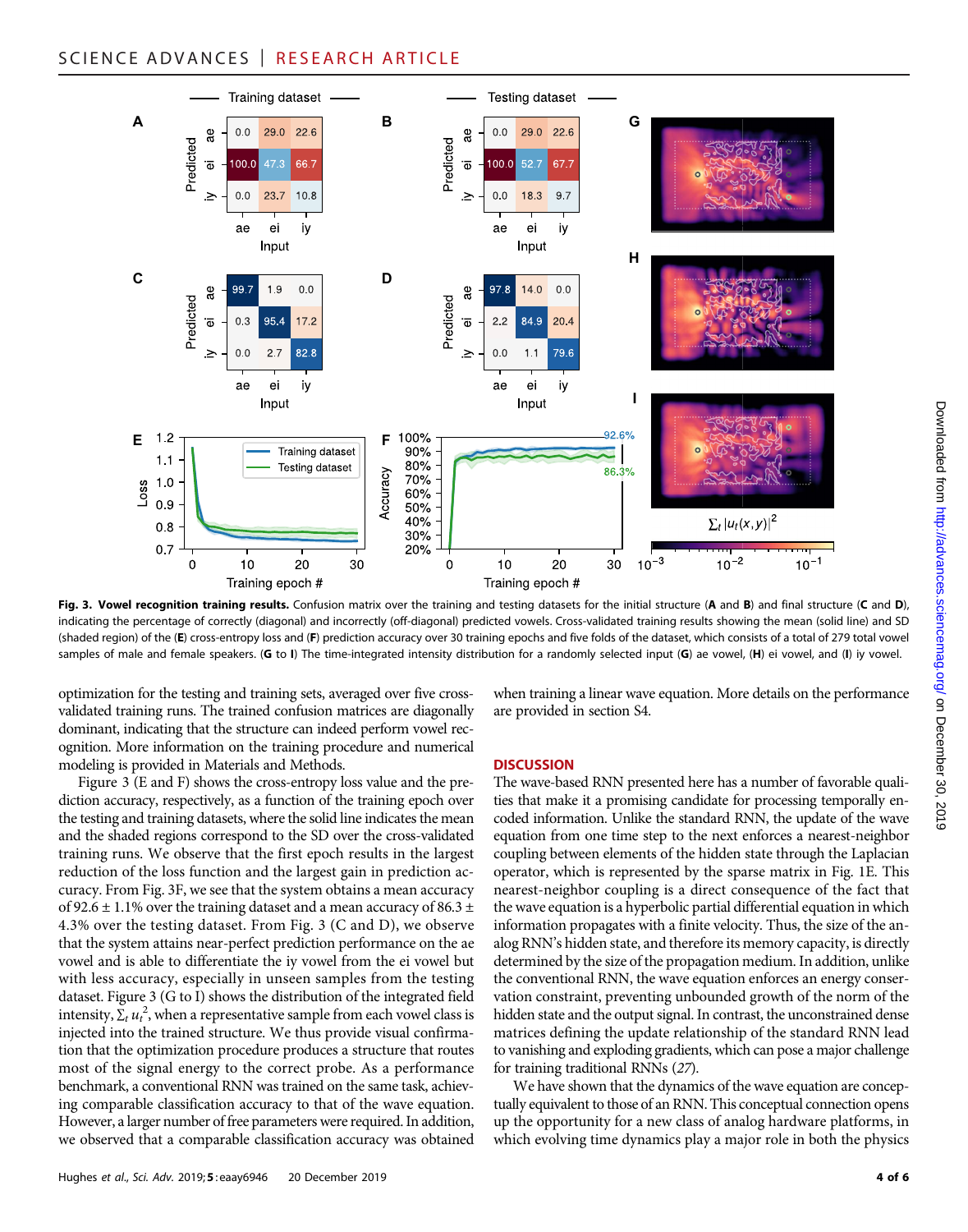![](_page_4_Figure_1.jpeg)

Fig. 4. Frequency content of the vowel classes. The plotted quantity is the mean energy spectrum for the ae, ei, and iy vowel classes. a.u., arbitrary units.

and the dataset. While we have focused on the most general example of wave dynamics, characterized by a scalar wave equation, our results can be readily extended to other wave-like physics. Such an approach of using physics to perform computation (9, 28–32) may inspire a new platform for analog machine learning devices, with the potential to perform computation far more naturally and efficiently than their digital counterparts. The generality of the approach further suggests that many physical systems may be attractive candidates for performing RNN-like computations on dynamic signals, such as those in optics, acoustics, or seismics.

#### MATERIALS AND METHODS

#### Training method for vowel classification

The procedure for training the vowel recognition system was carried out asfollows. First, each vowel waveform was downsampled from its original recording, with a 16-kHz sampling rate, to a sampling rate of 10 kHz. Next, the entire dataset of (3 classes)  $\times$  (45 males + 48 females) = 279 vowel samples was divided into five groups of approximately equal size.

Cross-validated training was performed with four of the five sample groups forming a training set and one of the five sample groups forming a testing set. Independent training runs were performed with each of the five groups serving as the testing set, and the metrics were averaged over all training runs. Each training run was performed for 30 epochs using the Adam optimization algorithm (26) with a learning rate of 0.0004. During each epoch, every sample vowel sequence from the training set was windowed to a length of 1000, taken from the center of the sequence. This limits the computational cost of the training procedure by reducing the length of the time through which gradients must be tracked.

All windowed samples from the training set were run through the simulation in batches of nine, and the categorical cross-entropy loss was computed between the output probe probability distribution and the correct one-hot vector for each vowel sample. To encourage the optimizer to produce a binarized distribution of the wave speed with relatively large feature sizes, the optimizer minimizes this loss function with respect to a material density distribution,  $\rho(x, y)$ , within a central region of the simulation domain, indicated by the green region in Fig. 2B. The distribution of the wave speed,  $c(x, y)$ , was computed by first applying a low-pass spatial filter and then a

projection operation to the density distribution. The details of this process are described in section S5. Figure 2D illustrates the optimization process over several epochs, during which the wave velocity distribution converges to a final structure. At the end of each epoch, the classification accuracy was computed over both the testing and training sets. Unlike the training set, the full length of each vowel sample from the testing set was used.

The mean energy spectrum of the three vowel classes after downsampling to 10 kHz is shown in Fig. 4. We observed that the majority of the energy for all vowel classes is below 1 kHz and that there is a strong overlap between the mean peak energy of the ei and iy vowel classes. Moreover, the mean peak energy of the ae vowel class is very close to the peak energy of the other two vowels. Therefore, the vowel recognition task learned by the system is nontrivial.

#### Numerical modeling

Numerical modeling and simulation of the wave equation physics were performed using a custom package written in Python. The software was developed on top of the popular machine learning library, PyTorch (33), to compute the gradients of the loss function with respect to the material distribution via reverse-mode automatic differentiation. In the context of inverse design in the fields of physics and engineering, this method of gradient computation is commonly referred to as the adjoint variable method and has a computational cost of performing one additional simulation. We note that related approaches to numerical modeling using machine learning frameworks have been proposed previously for full-wave inversion of seismic datasets (34). The code for performing numerical simulations and training of the wave equation, as well as generating the figures presented in this paper, may be found online at [www.github.com/fancompute/wavetorch/](http://www.github.com/fancompute/wavetorch/).

#### SUPPLEMENTARY MATERIALS

Supplementary material for this article is available at [http://advances.sciencemag.org/cgi/](http://advances.sciencemag.org/cgi/content/full/5/12/eaay6946/DC1) [content/full/5/12/eaay6946/DC1](http://advances.sciencemag.org/cgi/content/full/5/12/eaay6946/DC1)

- Section S1. Derivation of the wave equation update relationship
- Section S2. Realistic physical platforms and nonlinearities
- Section S3. Input and output connection matrices
- Section S4. Comparison of wave RNN and conventional RNN
- Section S5. Binarization of the wave speed distribution
- Fig. S1. Saturable absorption response.

Fig. S2. Cross-validated training results for an RNN with a saturable absorption nonlinearity. Table S1. Comparison of a scalar wave model and a conventional RNN on a vowel recognition task.

References (35–43)

#### REFERENCES AND NOTES

- 1. O. Russakovsky, J. Deng, H. Su, J. Krause, S. Satheesh, S. Ma, Z. Huang, A. Karpathy, A. Khosla, M. Bernstein, A. C. Berg, L. Fei-Fei, Imagenet large scale visual recognition challenge. Int. J. Comput. Vis. 115, 211–252 (2015).
- 2. I. Sutskever, O. Vinyals, Q. V. Le, Sequence to sequence learning with neural networks, in Advances in Neural Information Processing Systems, NIPS Proceedings, Montreal, CA, 2014.
- 3. J. M. Shainline, S. M. Buckley, R. P. Mirin, S. W. Nam, Superconducting optoelectronic circuits for neuromorphic computing. Phys. Rev. Appl. 7, 034013 (2017).
- 4. A. N. Tait, T. F. D. Lima, E. Zhou, A. X. Wu, M. A. Nahmias, B. J. Shastri, P. R. Prucnal, Neuromorphic photonic networks using silicon photonic weight banks. Sci. Rep. 7, 7430  $(2017)$
- 5. M. Romera, P. Talatchian, S. Tsunegi, F. Abreu Araujo, V. Cros, P. Bortolotti, J. Trastoy, K. Yakushiji, A. Fukushima, H. Kubota, S. Yuasa, M. Ernoult, D. Vodenicarevic, T. Hirtzlin, N. Locatelli, D. Querlioz, J. Grollier, Vowel recognition with four coupled spin-torque nano-oscillators. Nature 563, 230–234 (2018).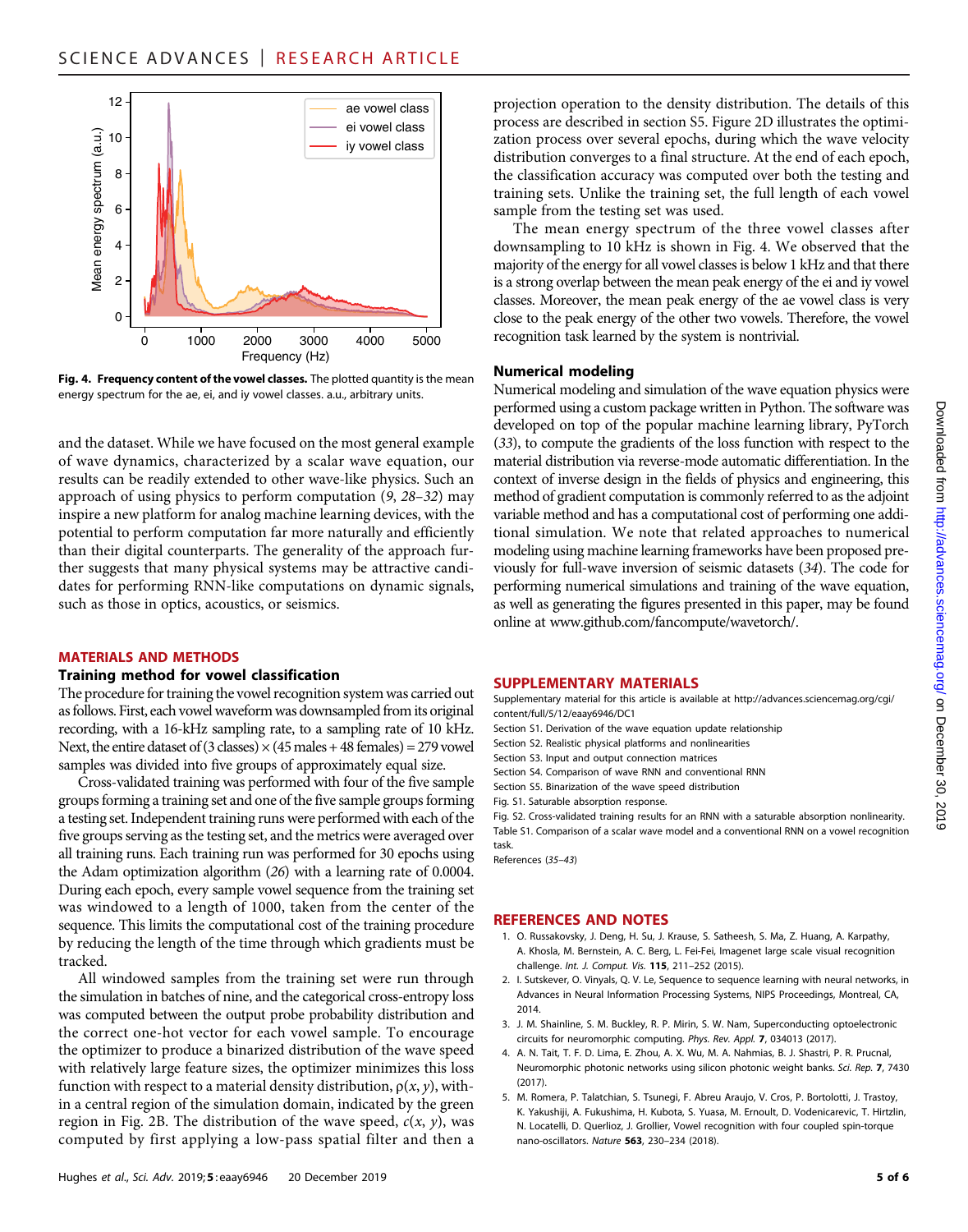- 6. Y. Shen, N. C. Harris, S. Skirlo, M. Prabhu, T. Baehr-Jones, M. Hochberg, X. Sun, S. Zhao, H. Larochelle, D. Englund, M. Soljačić, Deep learning with coherent nanophotonic circuits. Nat. Photonics 11, 441–446 (2017).
- 7. J. Biamonte, P. Wittek, N. Pancotti, P. Rebentrost, N. Wiebe, S. Lloyd, Quantum machine learning. Nature 549, 195–202 (2017).
- 8. F. Laporte, A. Katumba, J. Dambre, P. Bienstman, Numerical demonstration of neuromorphic computing with photonic crystal cavities. Opt. Express 26, 7955–7964 (2018).
- X. Lin, Y. Rivenson, N. T. Yardimci, M. Veli, Y. Luo, M. Jarrahi, A. Ozcan, All-optical machine learning using diffractive deep neural networks. Science 361, 1004-1008 (2018).
- 10. E. Khoram, A. Chen, D. Liu, L. Ying, Q. Wang, M. Yuan, Z. Yu, Nanophotonic media for artificial neural inference. Photon. Res. 7, 823–827 (2019).
- 11. K. Yao, G. Zweig, M.-Y. Hwang, Y. Shi, D. Yu, Recurrent neural networks for language understanding (Interspeech, 2013), pp. 2524–2528; [https://www.microsoft.com/en-us/](https://www.microsoft.com/en-us/research/publication/recurrent-neural-networks-for-language-understanding/) [research/publication/recurrent-neural-networks-for-language-understanding/](https://www.microsoft.com/en-us/research/publication/recurrent-neural-networks-for-language-understanding/).
- 12. M. Hüsken, P. Stagge, Recurrent neural networks for time series classification. Neurocomputing 50, 223–235 (2003).
- 13. G. Dorffner, Neural networks for time series processing. Neural Net. World 6, 447-468 (1996).
- 14. J. T. Connor, R. D. Martin, L. E. Atlas, Recurrent neural networks and robust time series prediction. IEEE Trans. Neural Netw. 5, 240-254 (1994).
- 15. J. L. Elman, Finding structure in time. Cognit. Sci. 14, 179-211 (1990).
- 16. M. I. Jordan, Serial order: A parallel distributed processing approach. Adv. Physcol. 121, 471–495 (1997).
- 17. I. Goodfellow, Y. Bengio, A. Courville, Deep Learning (MIT Press, 2016).
- 18. F. Ursell, The long-wave paradox in the theory of gravity waves. Math. Proc. Camb. Philos. Soc. 49, 685–694 (1953).
- 19. R. W. Boyd, Nonlinear Optics (Academic Press, 2008).
- 20. T. Rossing, Springer Handbook of Acoustics (Springer Science & Business Media, 2007).
- 21. J. Hillenbrand, L. A. Getty, M. J. Clark, K. Wheeler, Acoustic characteristics of American English vowels. J. Acoust. Soc. Am. 97, 3099–3111 (1995).
- 22. A. Ba, A. Kovalenko, C. Aristégui, O. Mondain-Monval, T. Brunet, Soft porous silicone rubbers with ultra-low sound speeds in acoustic metamaterials. Sci. Rep. 7, 40106 (2017).
- 23. T. W. Hughes, M. Minkov, Y. Shi, S. Fan, Training of photonic neural networks through in situ backpropagation and gradient measurement. Optica 5, 864-871 (2018).
- 24. S. Molesky, Z. Lin, A. Y. Piggott, W. Jin, J. Vucković, A. W. Rodriguez, Inverse design in nanophotonics. Nat. Photonics 12, 659–670 (2018).
- 25. Y. Elesin, B. S. Lazarov, J. S. Jensen, O. Sigmund, Design of robust and efficient photonic switches using topology optimization. Photonics Nanostruct. Fund. Appl. 10, 153–165 (2012).
- 26. D. P. Kingma, J. Ba, Adam: A method for stochastic optimization. arXiv:1412.6980 [cs.LG] (22 December 2014).
- 27. L. Jing, Y. Shen, T. Dubcek, J. Peurifoy, S. Skirlo, Y. LeCun, M. Tegmark, M. Soljačić, Tunable Efficient Unitary Neural Networks (EUNN) and their application to RNNs, Proceedings of the 34th International Conference on Machine Learning-Volume 70 (JMLR.org, 2017), pp. 1733–1741.
- 28. A. Silva, F. Monticone, G. Castaldi, V. Galdi, A. Alù, N. Engheta, Performing mathematical operations with metamaterials. Science 343, 160–163 (2014).
- 29. M. Hermans, M. Burm, T. Van Vaerenbergh, J. Dambre, P. Bienstman, Trainable hardware for dynamical computing using error backpropagation through physical media. Nat. Commun. 6, 6729 (2015).
- 30. C. Guo, M. Xiao, M. Minkov, Y. Shi, S. Fan, Photonic crystal slab Laplace operator for image differentiation. Optica 5, 251–256 (2018).
- 31. H. Kwon, D. Sounas, A. Cordaro, A. Polman, A. Alù, Nonlocal metasurfaces for optical signal processing. Phys. Rev. Lett. 121, 173004 (2018).
- 32. N. M. Estakhri, B. Edwards, N. Engheta, Inverse-designed metastructures that solve equations. Science 363, 1333–1338 (2019).
- 33. A. Paszke, S. Gross, S. Chintala, G. Chanan, E. Yang, Z. DeVito, Z. Lin, A. Desmaison, L. Antiga, A. Lerer, Automatic differentiation in PyTorch, Workshop on Autodiff (NIPS, 2017).
- 34. A. Richardson, Seismic full-waveform inversion using deep learning tools and techniques. arXiv:1801.07232 [physics.geo-ph] (22 January 2018).
- 35. A. F. Oskooi, L. Zhang, Y. Avniel, S. G. Johnson, The failure of perfectly matched layers, and towards their redemption by adiabatic absorbers. Opt. Express 16, 11376–11392 (2008).
- 36. W. C. Elmore, M. A. Heald, Physics of Waves (Courier Corporation, 2012).
- 37. M. R. Lamont, B. Luther-Davies, D.-Y. Choi, S. Madden, B. J. Eggleton, Supercontinuum generation in dispersion engineered highly nonlinear ( $\gamma$  = 10 /W/m) As<sub>2</sub>S<sub>3</sub> chalcogenide planar waveguide. Opt. Express 16, 14938–14944 (2008).
- 38. N. Hartmann, G. Hartmann, R. Heider, M. Wagner, M. Ilchen, J. Buck, A. Lindahl, C. Benko, J. Grünert, J. Krzywinski, J. Liu, A. A. Lutman, A. Marinelli, T. Maxwell, A. A. Miahnahri, S. P. Moeller, M. Planas, J. Robinson, A. K. Kazansky, N. M. Kabachnik, J. Viefhaus, T. Feurer, R. Kienberger, R. N. Coffee, W. Helml, Attosecond time–energy structure of x-ray free-electron laser pulses. Nat. Photonics 12, 215–220 (2018).
- 39. X. Jiang, S. Gross, M. J. Withford, H. Zhang, D.-I. Yeom, F. Rotermund, A. Fuerbach, Low-dimensional nanomaterial saturable absorbers for ultrashort-pulsed waveguide lasers. Opt. Mater. Express 8, 3055–3071 (2018).
- 40. R. E. Christiansen, O. Sigmund, Experimental validation of systematically designed acoustic hyperbolic meta material slab exhibiting negative refraction. Appl. Phys. Lett. 109, 101905 (2016).
- 41. G. F. Pinton, J. Dahl, S. Rosenzweig, G. E. Trahey, A heterogeneous nonlinear attenuating full- wave model of ultrasound. IEEE Trans. Ultrason. Ferroelectr. Freq. Control 56, 474–488 (2009).
- 42. S. Hochreiter, J. Schmidhuber, Long short-term memory. Neural Comput. 9, 1735-1780 (1997).
- 43. J. Chung, C. Gulcehre, K. Cho, Y. Bengio, Empirical evaluation of gated recurrent neural networks on sequence modeling. arXiv:1412.3555 [cs.NE] (11 December 2014).

#### Acknowledgments

Funding: This work was supported by a Vannevar Bush Faculty Fellowship from the U.S. Department of Defense (N00014-17-1-3030), by the Gordon and Betty Moore Foundation (GBMF4744), by a MURI grant from the U.S. Air Force Office of Scientific Research (FA9550-17- 1-0002), and by the Swiss National Science Foundation (P300P2\_177721). Author contributions: T.W.H. conceived the idea and developed it with I.A.D.W., with input from M.M. The software for performing numerical simulations and training of the wave equation was developed by I.A.D.W. with input from T.W.H. and M.M. The numerical model for the standard RNN was developed and trained by M.M. S.F. supervised the project. All authors contributed to analyzing the results and writing the manuscript. Competing interests: T.W.H., I.A.D.W., M.M., and S.F. are inventors on a patent application related to this work filed by Leland Stanford Junior University (no. 62/836328, filed 19 April 2019). The authors declare no other competing interests. Data and materials availability: All data needed to evaluate the conclusions in the paper are present in the paper and/or the Supplementary Materials. Additional data related to this paper may be requested from the authors. The code for performing numerical simulations and training of the wave equation, as well as generating the figures presented in this paper are available online at [www.github.com/fancompute/wavetorch/.](http://www.github.com/fancompute/wavetorch/)

Submitted 10 July 2019 Accepted 29 October 2019 Published 20 December 2019 10.1126/sciadv.aay6946

Citation: T. W. Hughes, I. A. D. Williamson, M. Minkov, S. Fan, Wave physics as an analog recurrent neural network. Sci. Adv. 5, eaay6946 (2019).